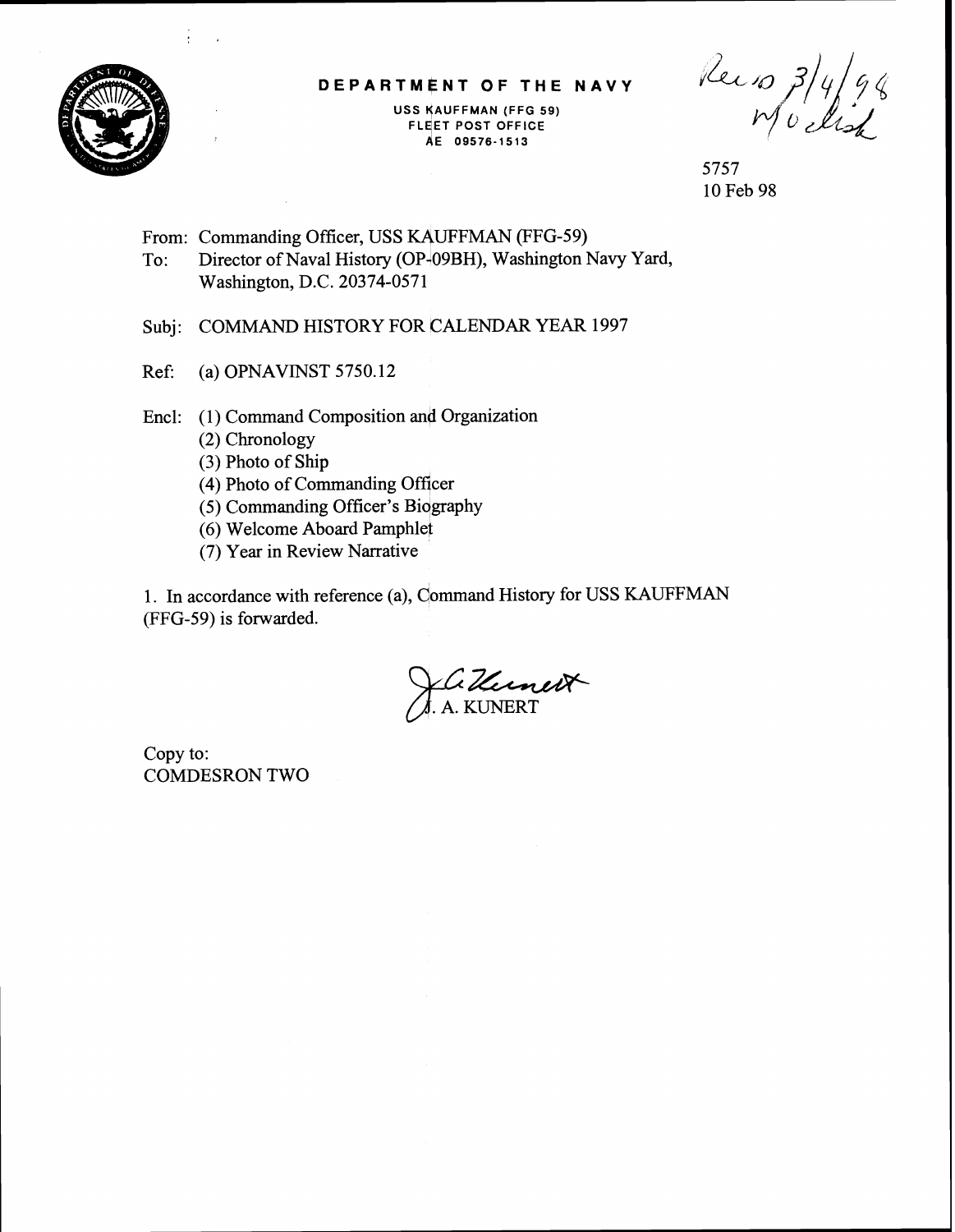# **COMMAND COMPOSITION AND ORGANIZATION**

### MISSION:

The mission of the FFG-7 Class ship is to provide local area protection to underway replenishment groups, amphibious groups, and other military shipping against subsurface, air, and surface threats, as well as air warfare (AW), surface warfare (SUW), and undersea warfare (USW) self-defense. FFG-7 class ships can also contribute to Carrier Battle Group (CVBG) operations and defense.

The addition of the SQQ-89 system to Flight Four FFG-7 class ships, like KAUFFMAN, gives the ship a state of the art advantage to be used against the undersea threat. The twelve MK92 Mod 6 fire control system FFG-7's also have a significant air warfare upgrade that extends their useful combat life well into the 21st century.

### ORGANIZATIONAL STRUCTURE:

## Immediate Superior in Command: Commander, Destroyer Squadron TWO (JAN 94 - PRESENT)

| Aircraft Assigned:        | SCALPER 435 (HSL 42)<br>(DEC 96 - JAN 97)<br><b>CUTLASS 473 (HSL 46)</b><br>(NOV 97)                                |  |  |
|---------------------------|---------------------------------------------------------------------------------------------------------------------|--|--|
| Commanding Officer:       | CDR John A. Kunert, USN (SEP 96 - PRESENT)                                                                          |  |  |
| Permanent Home Port:      | Norfolk, VA (MAR 94 -PRESENT)                                                                                       |  |  |
| <b>Executive Officer:</b> | LCDR Brian D. Neuenfeldt, USN (APR 96 - SEP 97)<br>LCDR Joseph A. Murach, USNR (SEP 97- PRESENT)                    |  |  |
| Combat Systems Officer:   | , USN (DEC 96 - MAR 97)<br><b>LTJG</b><br>USN (MAR 97 - PRESENT)<br>LT                                              |  |  |
| Operations Officer:       | USNR (APR 96 - FEB 97)<br><b>LT</b><br>(FEB 97 - APR 97)<br>CWO <sub>2</sub><br>USN (APR 97 - PRESENT)<br><b>LT</b> |  |  |
| Chief Engineer:           | , USN (OCT 95 - JAN 97)<br><b>LT</b><br>USN (JAN 97 - PRESENT)<br>LT                                                |  |  |
| Support Officer:          | , SC, USN (AUG 95 - PRESENT)<br><b>LT</b>                                                                           |  |  |
| Navigator:                | (JUL 94 - SEP 97)<br>CWO <sub>2</sub><br>(SEP 97 - PRESENT)<br><b>LTJG</b><br>Enclosure $(1)$                       |  |  |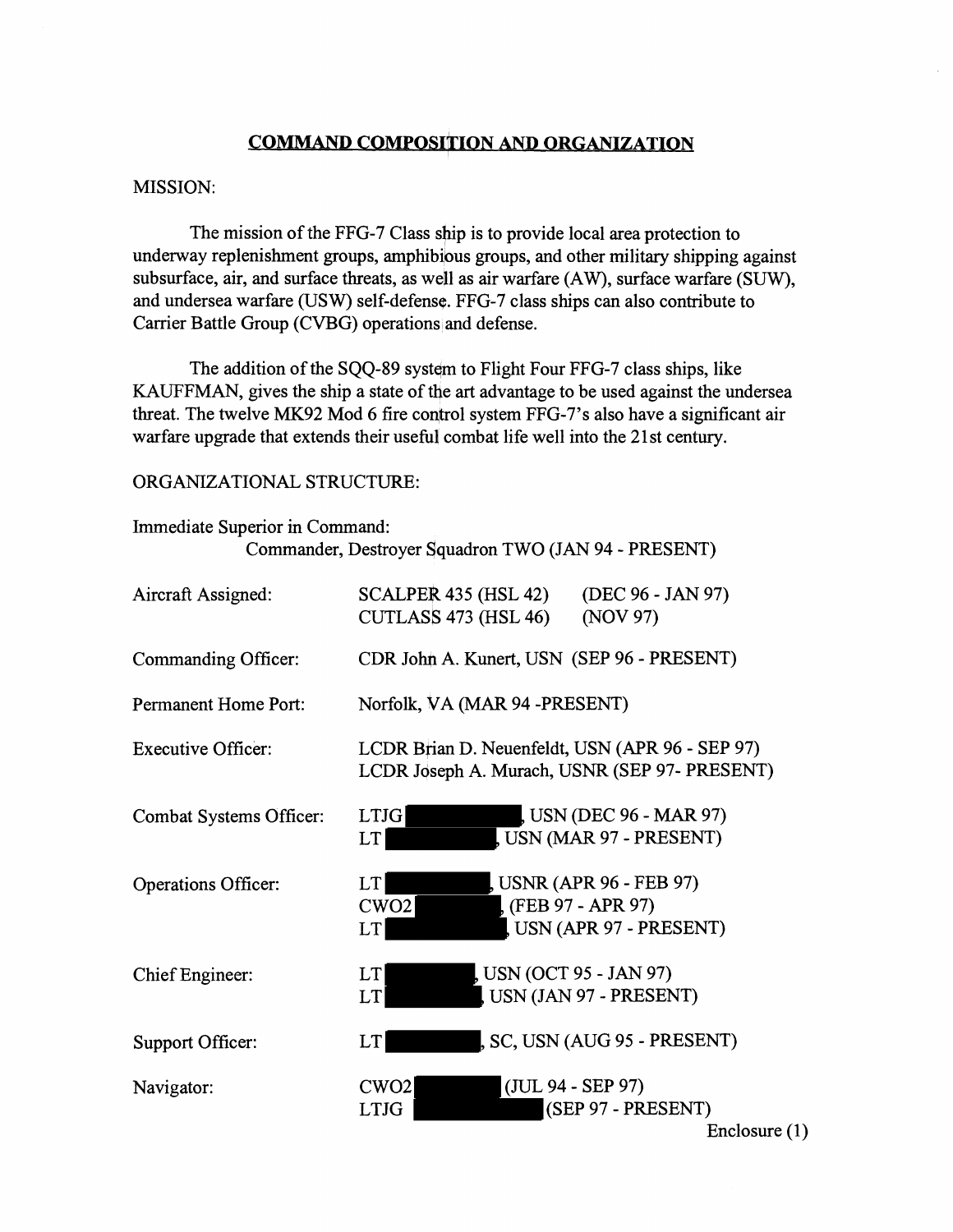| <b>Combat Information Center Officer:</b> | <b>ENS</b>                 | (JAN 97 - PRESENT)                      |
|-------------------------------------------|----------------------------|-----------------------------------------|
| <b>Communications Officer:</b>            | LT                         | (MAY 97 - PRESENT)                      |
| <b>First Lieutenant:</b>                  | <b>ENS</b>                 | (SEP 97 - PRESENT)                      |
| <b>Main Propulsion Assistant:</b>         | CWO <sub>2</sub>           | (MAR 96 - PRESENT)                      |
| <b>Auxillaries Officer:</b>               | LT                         | (JUN 96 - PRESENT)                      |
| Damage Control Assistant:                 | <b>LTJG</b><br><b>ENS</b>  | (AUG 95 - JUL 97)<br>(JUL 97 - PRESENT) |
| <b>Electronic Maintenance Officer:</b>    | <b>LTJG</b>                | (FEB 96 - PRESENT)                      |
| Ordnance Officer:                         | <b>LTJG</b><br><b>LTJG</b> | (MAR 96 - MAR 97)<br>(MAR 97 - PRESENT) |
| Undersea Warfare Officer:                 | <b>LTJG</b>                | (AUG 96 - PRESENT)                      |
| Disbursing Officer:                       | <b>LTJG</b>                | (JUN 96 - PRESENT)                      |

 $\mathcal{A}^{\mathcal{A}}$ 

**Enclosure (1)**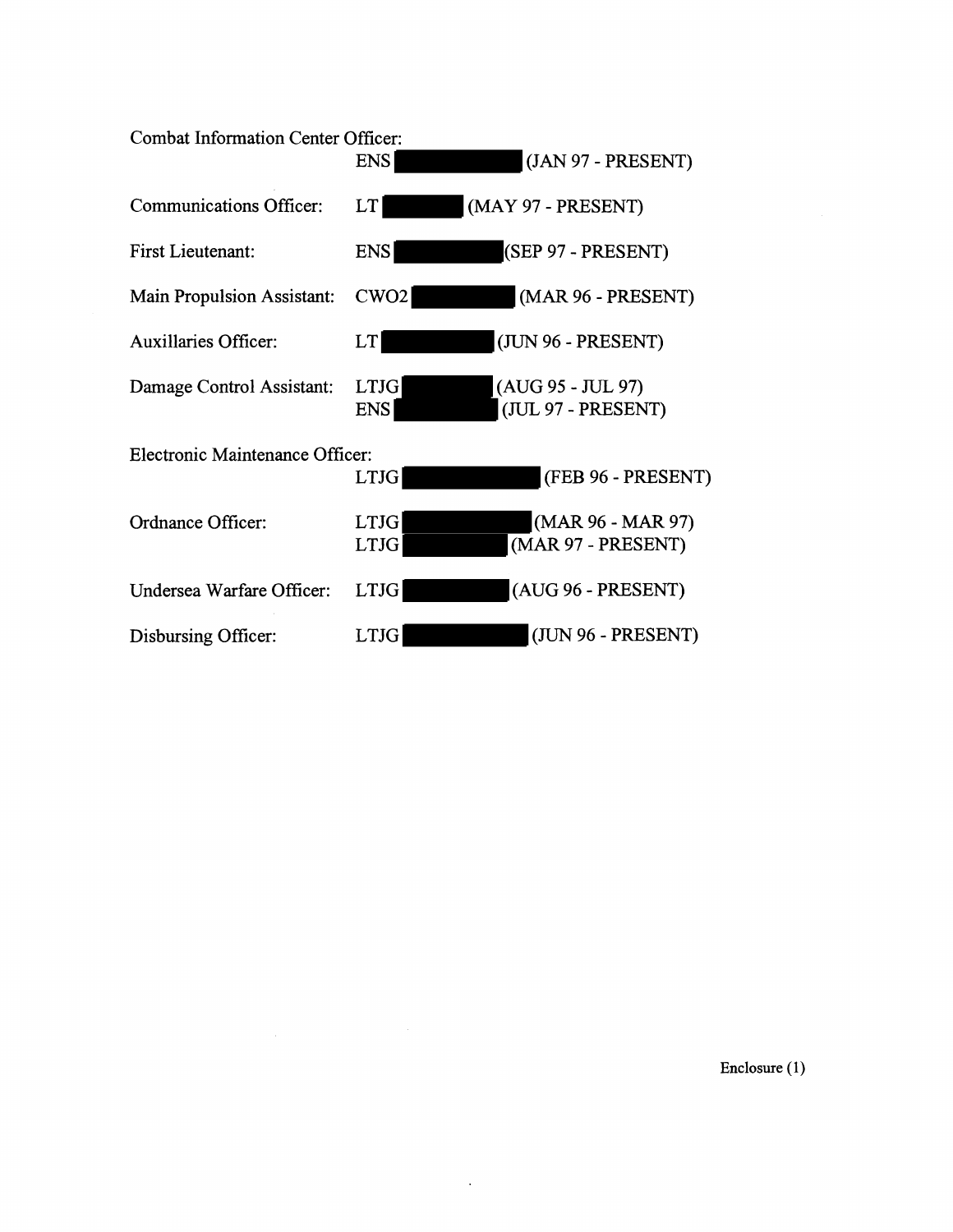## **USS KAUFFMAN Command History 1997**

- 01-02 Jan: Underway, Central Caribbean for Counter-Drug Operations, Operation Carib Shield
- 02-05 Jan: Port Visit to Cartegena, Columbia. Delivered books, clothes, and hygienic materials to underprivileged children for Project Handclasp. KAUFFMAN sailors spent day painting orphanage in poverty stricken section of Cartegena.
- 05-10 Jan: Underway, Central Caribbean for Counter-Drug Operations.
- 10-11 Jan: Brief stop for fuel, Guantanamo Bay, Cuba.
- 11-17 Jan: Underway, Central Caribbean for Counter-Drug Operations.
- 17-18 Jan: Brief stop for fuel, Guantanamo Bay, Cuba
- 18-20 Jan: Transit to Mayport, FL.
- 20-21 Jan: Inport Mayport, FL for debark of HSL-42. Embarked 40 family members for tiger cruise enroute to Norfolk.
- 2 1-23 Jan: Transit to Norfolk, VA.
- 23 Jan: Returned to port, Norfolk, VA.
- 23 Jan-24 Feb:Inport, Norfolk, VA.
- 19-20 Feb: Command Inspection with COMDESRON 2.
- 24-26 Feb: Underway, Vacapes Oparea.
- 26 Feb: Weapons off-load at Yorktown, VA.
- 27 Feb: Family Day Cruise. Embarked 90 guests including students from two local elementary schools.
- 28 Feb-4Mar: Inport, Norfolk, VA.

4 Mar-24 Jun: DSRA, Norfolk Shipbuilding and Drydock Company (NORSHIPCO).

17 Jun: Light Off Assessment.

Enclosure (2)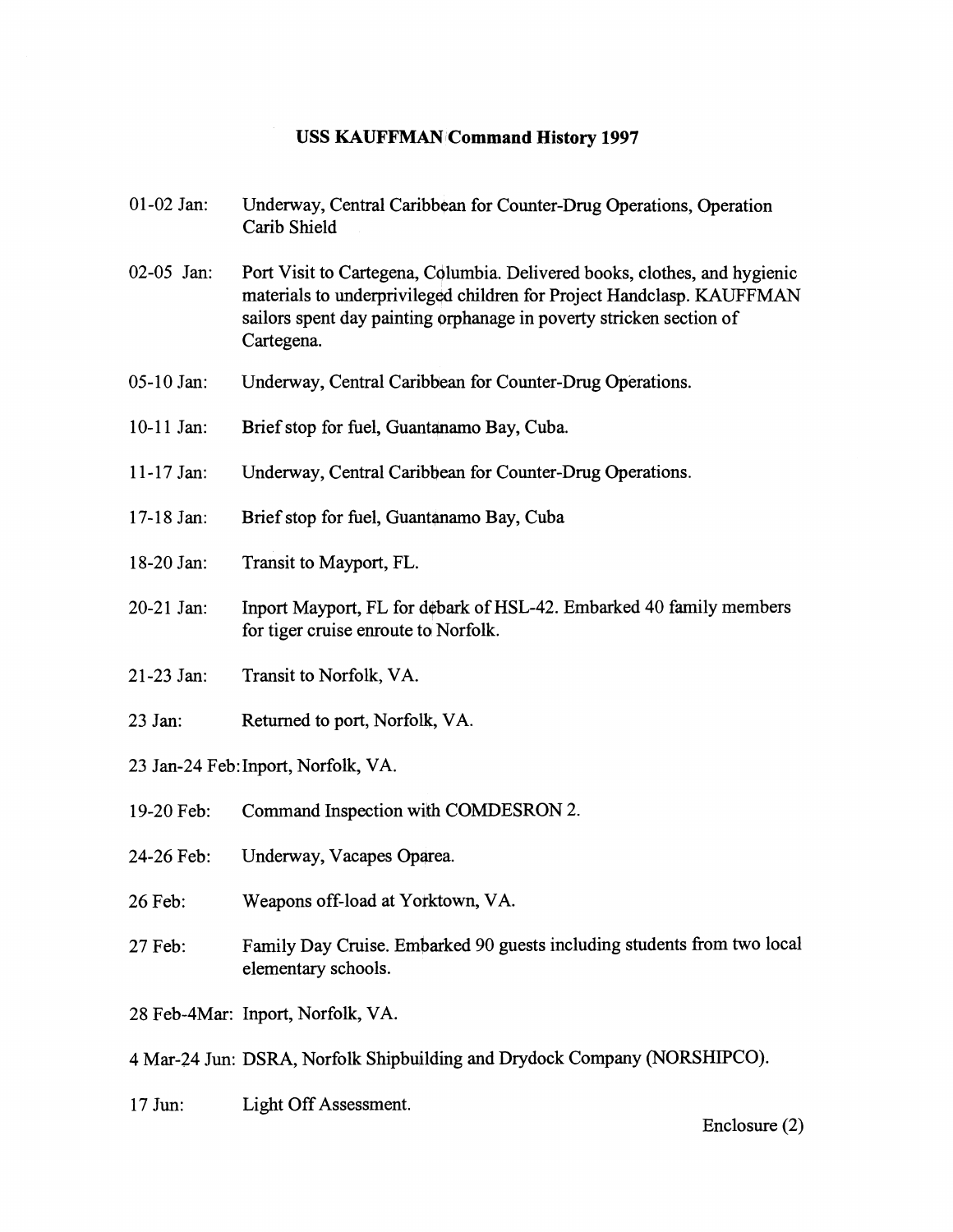24-27 Jun: Post-DSRA Sea Trials.

27 Jun-21 Jul: Inport, Norfolk, VA.

- 7-11 Jul: CART II.
- 14-18 Jul: Aviation Assist Visit.
- 21-25 Jul: Underway with USS STUMP to conduct operational tests on R17 software and RAIDS.
- 25-28 Jul: Inport, Norfolk, VA.

28 Jul- 1 Aug: SUBLANT POMCERT services in Vacapes Oparea.

- 1-4 Aug: Inport, Norfolk VA.
- 4-8 Aug: Embarked ETG for TSTA I in Vacapes Oparea.
- 8 Aug-2 Sep: Inport, Norfolk VA.
- 11-15 Aug: Successfully completed Aviation Certification. Conducted LMA Assist Visit.
- 1 1-29 Aug: FMAV.
- 18-29 Aug: Embarked CSTG for TSTA I.
- 30 Aug- 1 Sep:Visit Ship. Hosted over 700 visitors during holiday weekend.
- 2-5 Sep: Embarked CSTG for TSTA I1 in Vacapes Oparea.
- 5- 17 Sep: Inport, Norfolk VA.
- 8-9 Sep: Successhlly completed Cruise Missile Tactical Qualification.
- 17 Sep: LCDR Joseph Murach, USNR, relieved LCDR Brian Neuenfeldt, USN, as Executive Officer.
- 17-19 Sep: Transit to Mayport, FL.

### Enclosure (2)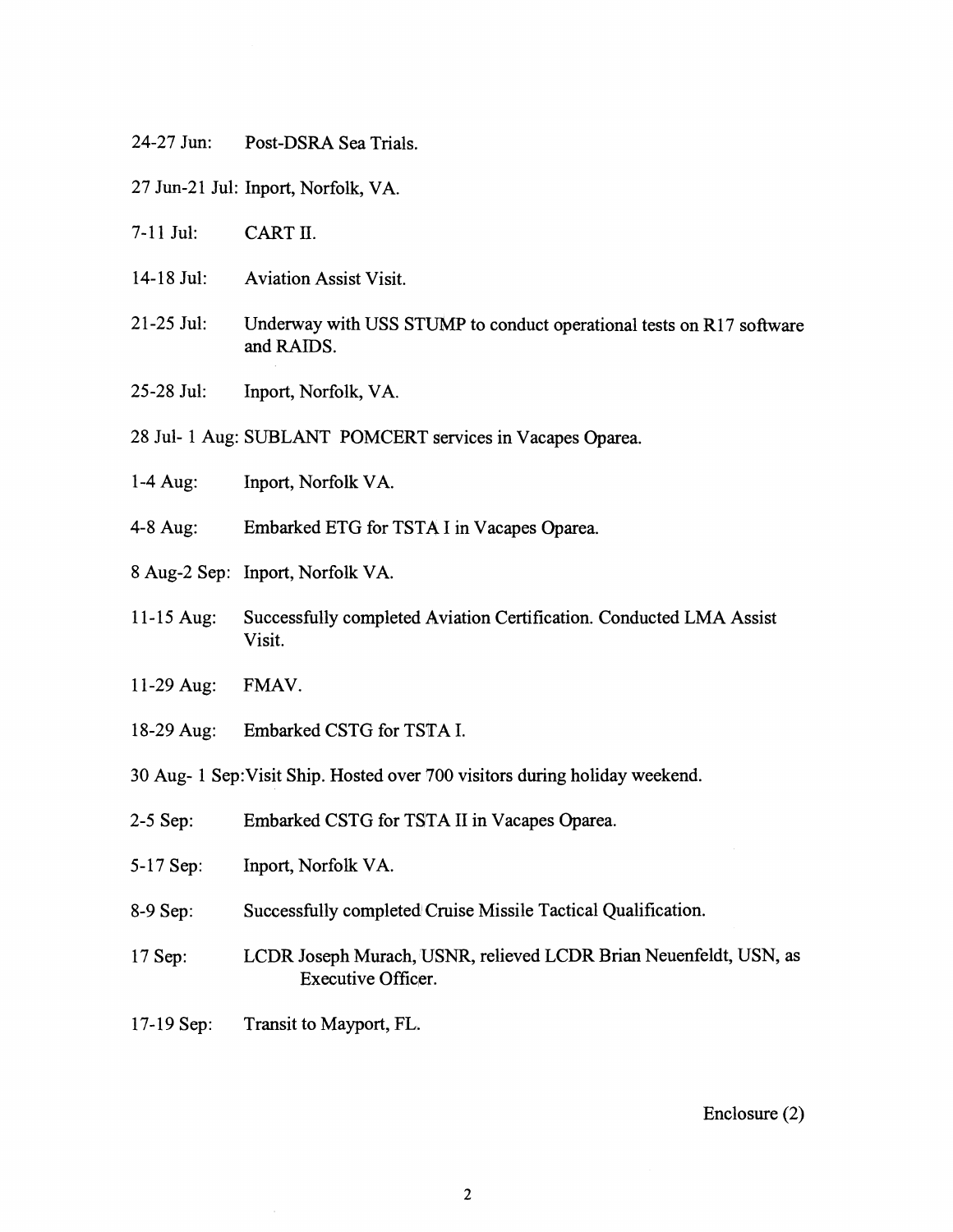|            | 22 Sep- 3 Oct: Embarked FTG for TSTA I in Jacksonville Operating Area. Conducted<br>exercises for training in seamanship and damage control including:<br>underway replenishment, precision anchorage, and a tow/be towed, and<br>moor to a buoy exercise.                                       |
|------------|--------------------------------------------------------------------------------------------------------------------------------------------------------------------------------------------------------------------------------------------------------------------------------------------------|
| 3-6 Oct:   | Transit to Norfolk, VA.                                                                                                                                                                                                                                                                          |
| 6-21 Oct:  | Inport, Norfolk, VA.                                                                                                                                                                                                                                                                             |
| 7-10 Oct:  | Completed NSFS Team Trainer.                                                                                                                                                                                                                                                                     |
| 21-24 Oct: | Embarked ETG for TSTA II in Vacapes Oparea.                                                                                                                                                                                                                                                      |
|            | 24 Oct-4 Nov: Inport, Norfolk, VA.                                                                                                                                                                                                                                                               |
| 4 Nov:     | Successfully conducted ECERT. Embarked HSL 46 Det 7.                                                                                                                                                                                                                                             |
| 5-7 Nov:   | Conducted week one work-ups enroute to NAVSTA<br>Roosevelt Roads, PR.                                                                                                                                                                                                                            |
| 8-10 Nov:  | Port Visit, Naval Station, Roosevelt Roads, PR.                                                                                                                                                                                                                                                  |
| 10-13 Nov: | Participated in PCO OPS 4-97 with USS BRISCOE, USS ROBERT G.<br>BRADLEY, USS NEWPORT NEWS, and USS SAN JUAN in Southern<br>Puerto Rican Operating Area.                                                                                                                                          |
| 14-20 Nov: | Underway for INDEX 98-1 with BRISCOE and ROBERT G.<br>BRADLEY. M-1 was achieved in all primary mission areas through<br>completion of Anti-Surface and Anti-Air gunnery exercises, flight<br>operations, NSFS exercise, VBSS scenarios, and a pair of successful Anti-<br>Air missile exercises. |
| 20-23 Nov: | Embarked ATG for FEP/TSTA III enroute Norfolk.                                                                                                                                                                                                                                                   |
| 24 Nov:    | Participated in VANDALEX. Returned to port, Norfolk, VA. Debarked<br>HSL 46 Det 7 and ATG Team.                                                                                                                                                                                                  |
|            | 24 Nov-31 Dec: Inport, Norfolk, VA.                                                                                                                                                                                                                                                              |
| 5 Dec:     | Awarded trophy as Surface Warfare Training Week (SWTW) Champion.                                                                                                                                                                                                                                 |

8-10 Dec: Completed LMA with a score of 95.5 out of a possible 100.

Enclosure (2)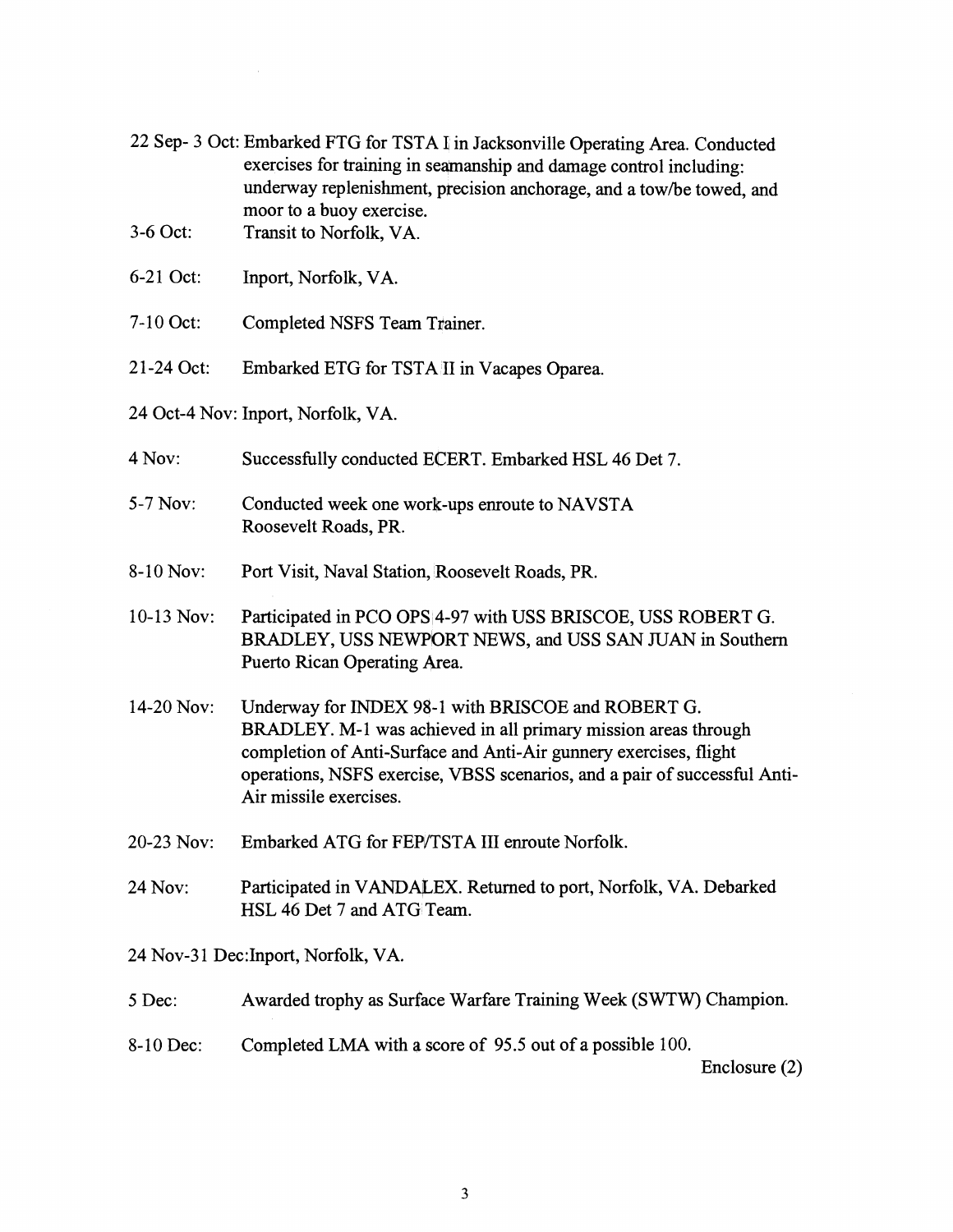10-19 Dec: CSRR Phase I and TARGET.

 $\sim$ 

 $\mathbb{R}^2$ 

- 11 Dec: Received notification from RSG Career Counselor that **KAUFFMAN** had earned the RSG Silver Anchor Award for retention missing the Golden Anchor by 0.5%.
- 15-31 Dec: Commenced Christmas and New Years Holiday Leave.

Enclosure (2)

 $\ddot{\phantom{a}}$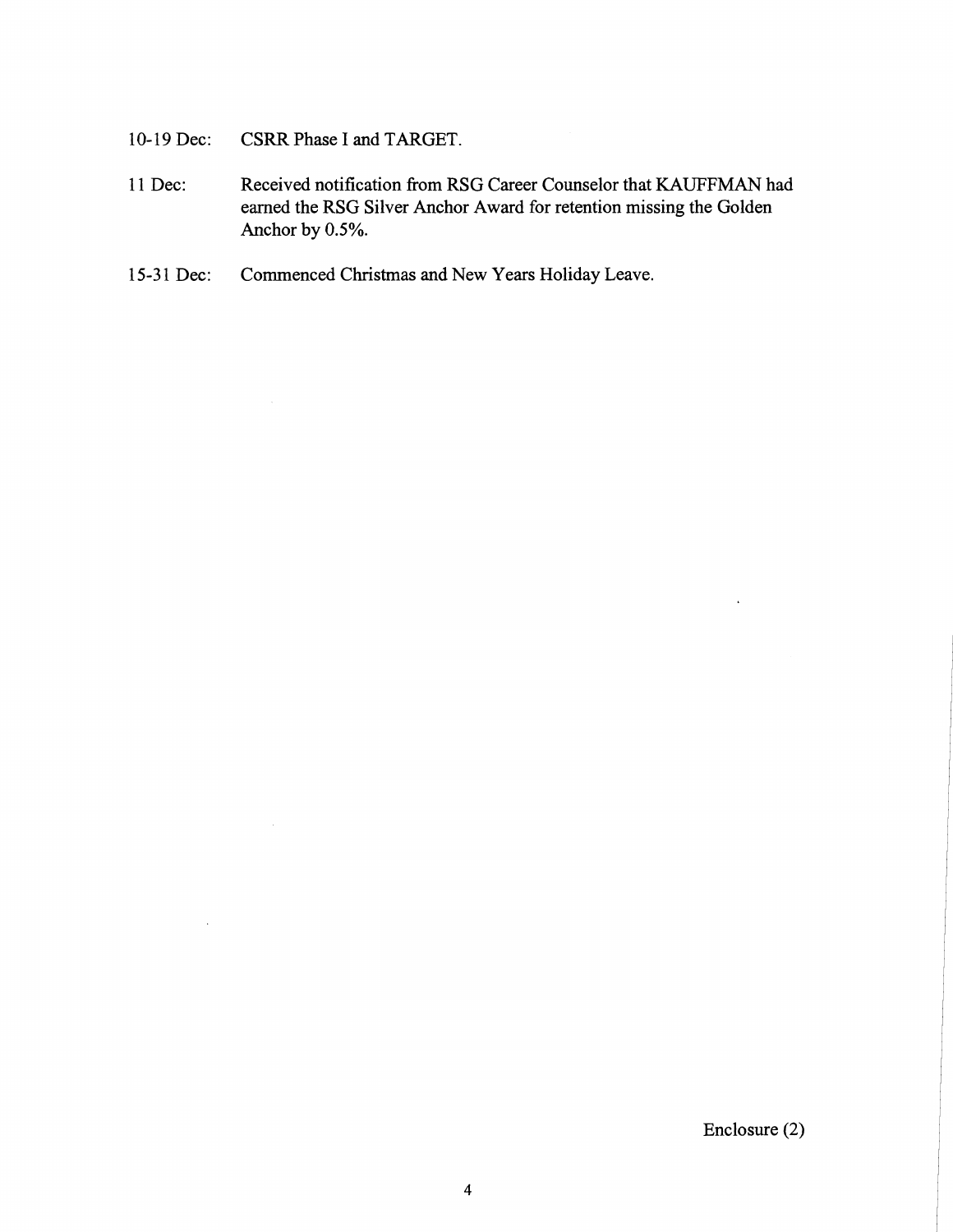# **1997 YEAR IN REVIEW USS KAUFFMAN (FFG 59)**

USS KAUFFMAN (FFG 59) rang in the New Year underway in the Caribbean for Counter-Narcotic Operations, Operation Carib Shield. On the morning of 2 January 97, KAUFFMAN arrived in Cartegena, Columbia for a three-day port visit. In addition to enjoying some well deserved liberty, several members of the crew took time out to paint a local orphanage. The Sailors spent eight hours in a poverty stricken area of Cartegena, painting and doing light carpentry work whle brightening the spirits of underprivileged children. The crew delivered numerous boxes of books, toys, clothing, and hygienic supplies provided by Project Handclasp.

After enjoying the port visit, KAWFFMAN was underway to resume duties under the operational control of the Joint Interagency Task Force, East (JIATF-East). After a brief stop for fuel in Guantanamo Bay, Cuba, KAUFFMAN was enroute Mayport, FL for Helicopter Detachment off-load and to embark 25 family members who joined the crew for the transit to Norfolk.

The next month inport was spent preparing for the upcoming Docking Selected Restricted Availability (DSRA). On 24 February, the ship welcomed family mernbers and students from two local elementary schools as KAUFFMAN transited to the Naval Weapons Station in Yorktown for a weapons off-load. On 4 March, KAUFFMAN sailed up the Elizabeth River to Norfolk Shipbuilding and Drydock Company (Norshipco) to

Enclosure (7)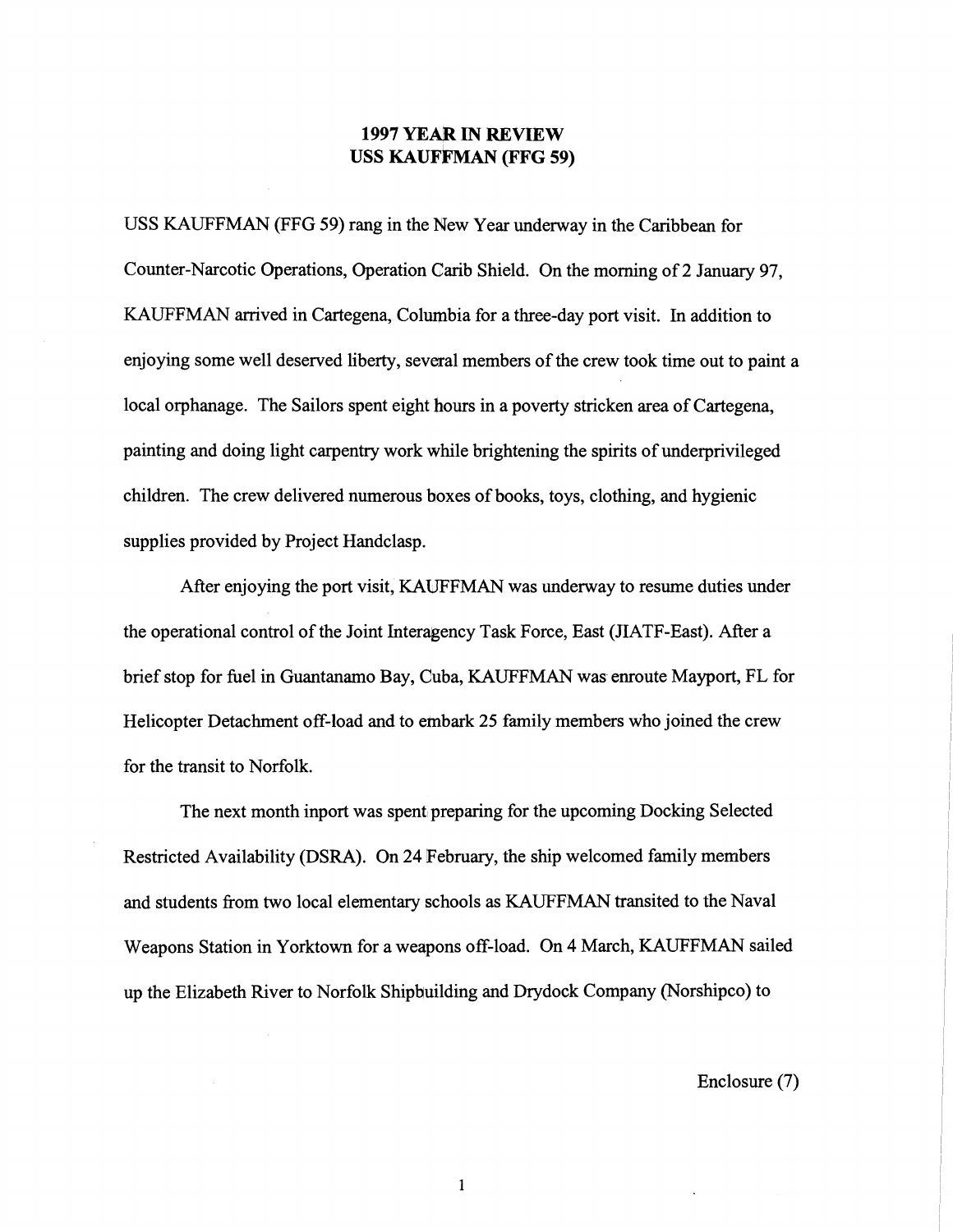commence the DSRA. From March until mid-June, KAUFFMAN, in addition to hullcleaning and preservation, received a series of Combat Systems upgrades which greatly enhanced the ship's warfighting capabilities. The changes included an upgraded Air Search radar, improvements to the ship's Fire Control and Electronic Warfare systems, and the first shipboard installation of a Composite Sonar Dome. Additionally, KAUFFMAN participated in a Self-Help project to completely renovate one of the crew berthing compartments. While much of the funding for the project came from a Commander, Naval Surface Forces, Atlantic (COMNAVSURFLANT) initiative, the technical expertise and manpower came eptirely from KAUFFMAN.

After successfully completing the Light Off Assessment, KAUFFMAN was underway from Norshipco on 24 June for Sea Trials in the Virginia Capes Operating Area (VCOA) and on 27 June, made her much anticipated return to Norfolk Naval Base. The next two weeks were spent inport preparihg for the upcoming Command Assessment of Readiness and Training (CART 11) and &viation Assist Visit. The week of 7 July, KAUFFMAN conducted CART I1 and was assessed as ready to commence predeployment training. After spending the following week with the Aviation Assist Team, KAUFFMAN spent a week underway in the VCOA with USS STUMP (DD 978) for a series of operational tests on  $R17$  and RAIDS integration, one of the combat systems upgrades received during the DSRA. After spending the weekend inport, KAUFFMAN was underway again, this time in support of the Pre-Overseas Movement Certification (POMCERT) for USS NARWHAL (SSN-671) and USS HAMPTON (SSN 767). After Enclosure (7)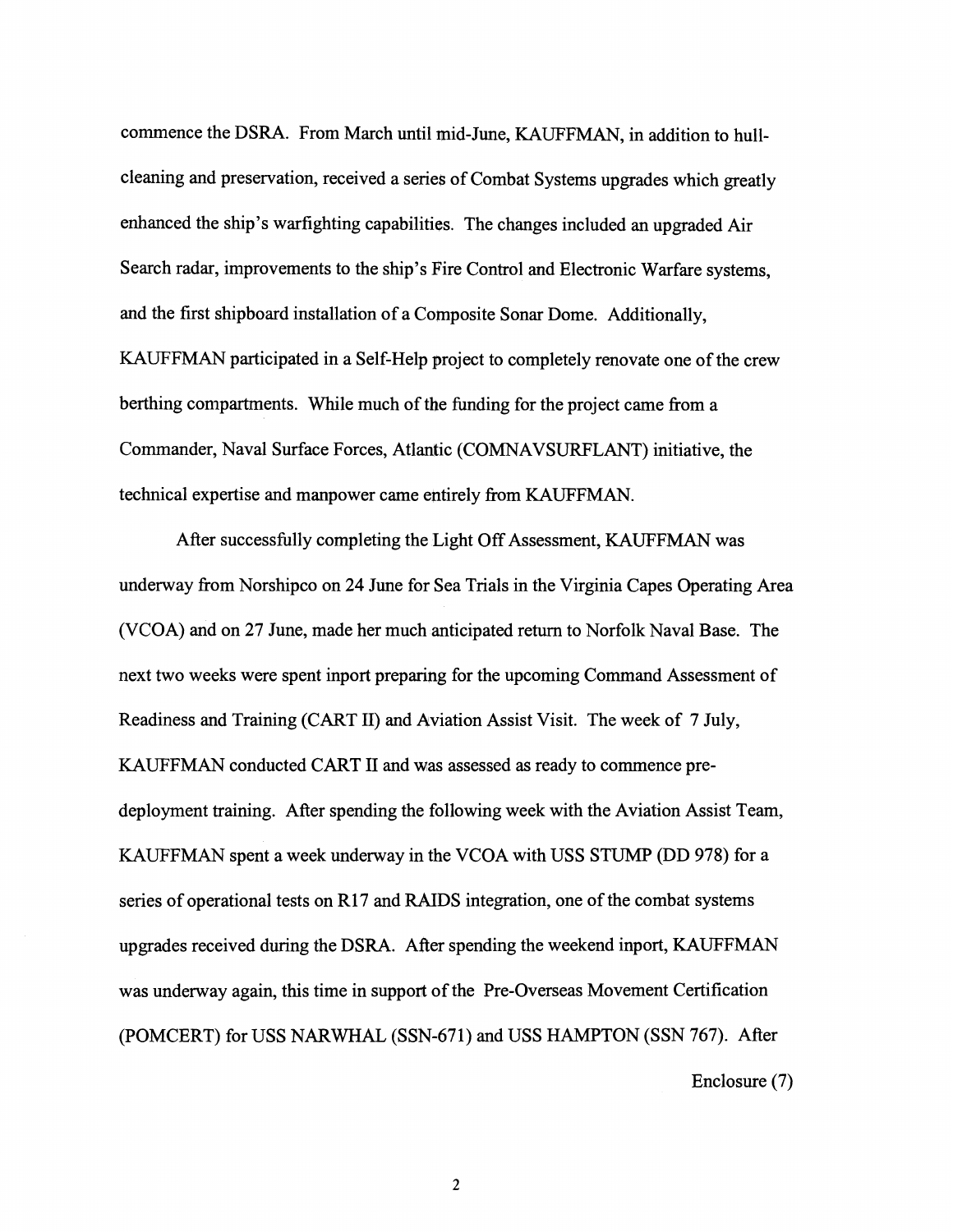another weekend inport, KAUFFMAN was underway the week of 4 August to begin her Tailored Ship's Training Availability (TSTA I) with Engineering Training Group (ETG). The ship was evaluated in its ability to safely run the engineering plant and to act appropriately in the event of a casualty.

KAUFFMAN returned to port on 8 August for three busy weeks. While successfully completing the Aviation Certification inspection, KAUFFMAN conducted a Logistics and Management Assessment Assist (LMAA) Visit, and the first week of a three week Fleet Maintenance Availability (FMAV). Combat Systems Training Group (CSTG) embarked KALFFMAN on **18** August for two weeks of training in support of TSTA I. Training was directed at refining the ship's ability to perform basic warfare functions.

Designated a participant for Visit Ship on Labor Day Weekend, KAUFFMAN gave tours to over **700** visitors in three days. After the three day weekend, KAUFFMAN was underway for four days with CSTG for TSTA 11, to complete final preparations for the Cruise Missile Tactical Qualification (CMTQ). Having returned to port, KAUFFMAN successfully conducted her CMTQ on 8-9 September, certifying her ability to safely and successfully employ the HARPOON missile.

On **17** September, LCDR Joseph Murach, USNR, relieved LCDR Brian Neuenfeldt, USN, as Executive Officer prior to the ship getting underway for TSTA I with Fleet Training Group (FTG) in the Jacksonville Operating Area. After enjoying a weekend of liberty in Mayport, FL, KAUFFMAN was underway to conduct various

Enclosure (7)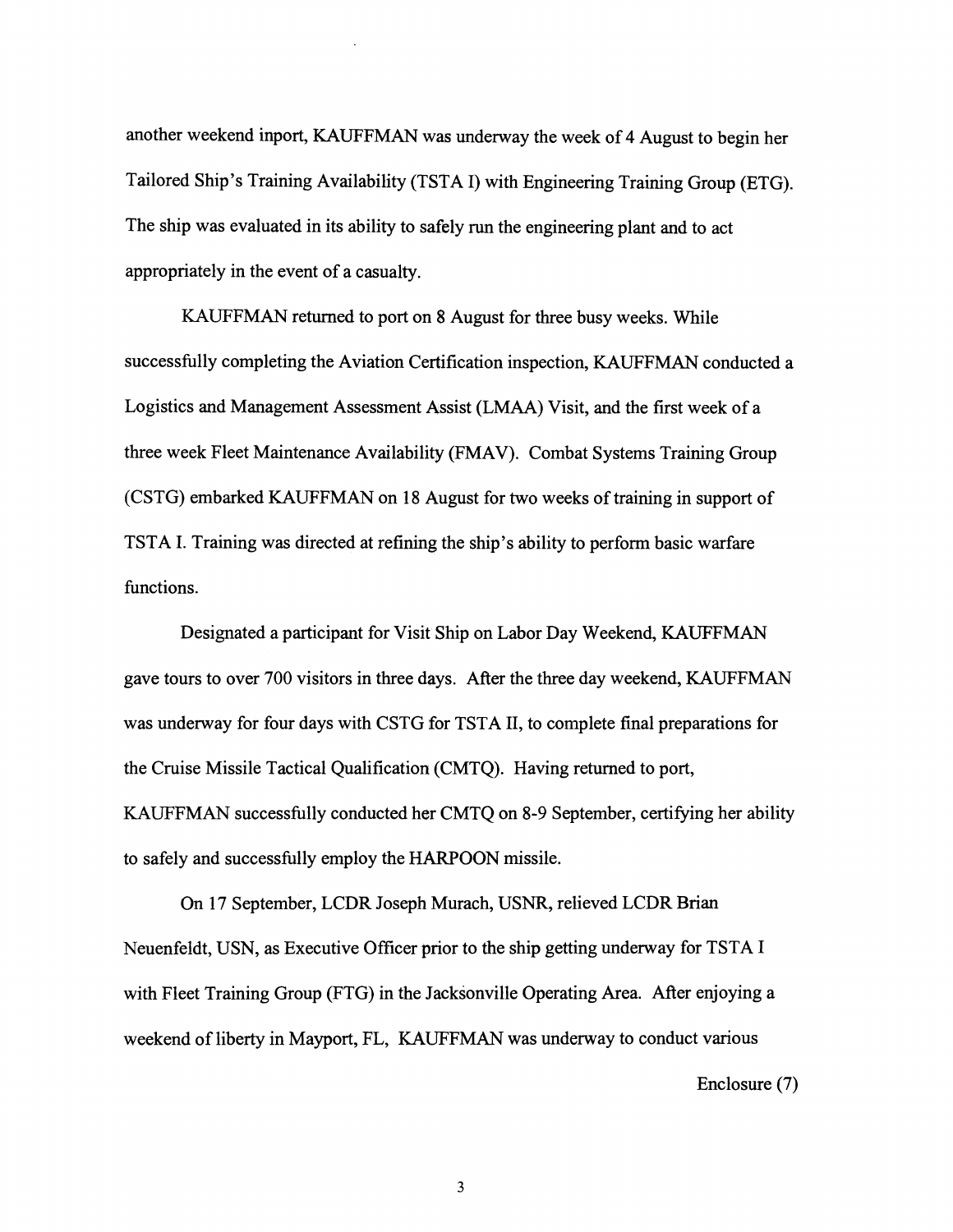seamanship evolutions including: underway replenishment, precision anchorage, and helicopter operations. After spending a second weekend in Mayport, KAUFFMAN began the last week of FTG's visit with a tow/be towed exercise with USS ROBERT G BRADLEY (FFG-49) and moor to a buoy exercise. The week consisted of more seamanship evolutions, general quarters drills, training in Chemical, Biological, and Radiological defense, and a nighttime underway replenishment. After spending the night of 2 October in Mayport, KAUFFMAN was underway enroute to Norfolk and returned to port the morning of 6 October.

The next two weeks inport were filled with preparations for the upcoming ETG visit and Independent Deployers Exercise (INDEX 98-1) held in the Puerto Rican Operating Area (PROA). The week of 7 October, KAUFFMAN also completed a Naval Surface Fire Support (NSFS) Team Trainer. The ship embarked ETG the week of 20 October underway in the VCOA and completed TSTA 11 as final preparation for the Engineering Certification. KAUFFMAN was underway from Norfolk 4 November, successfully completed its Engineering Certification, and headed south for the PROA.

The weekend of 8-10 November was spent inport Naval Station, Roosevelt Roads, Puerto Rico (NSRR). Underway in the Southern Puerto Rican Operating Area (SPROA) the following Monday, KAUFFMAN commenced Prospective Commanding Officer Operations (PCO-OPS 4-97) with three days of mini-wars involving USS BRISCOE (DD-977), USS ROBERT G. BRADLEY (FFG-49), USS HAMPTON (SSN-767), and USS NARWHAL (SSN-671). After another night inport NSRR, KAUFFMAN was Enclosure (7)